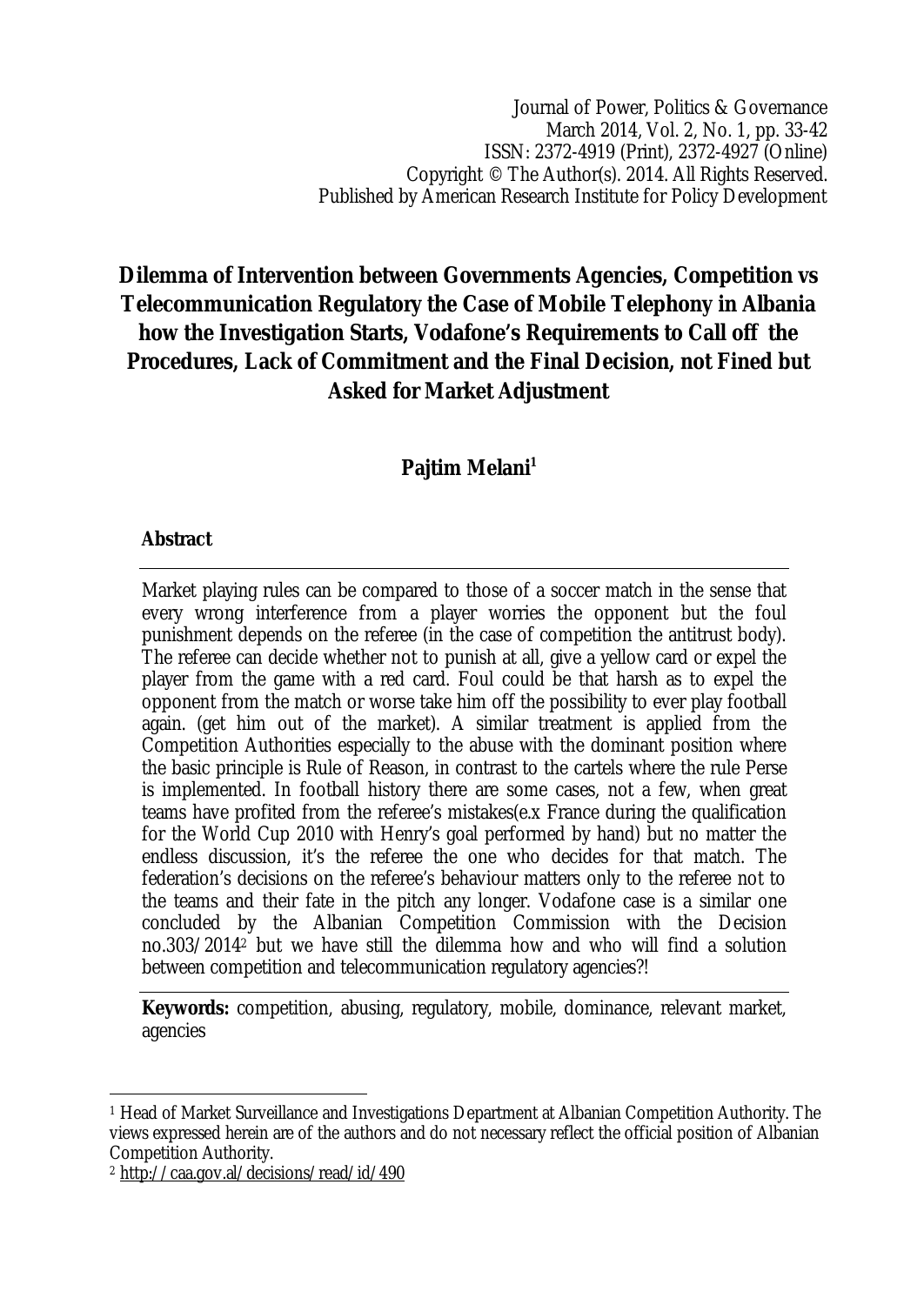## **Introduction**

According to the Authority press release<sup>3</sup> at the end of 2012 the two mobile telephony companies, AMC and Plus, placed a complaint in two different tracks against Vodafone Albania for its possible abuse with the dominant position in the market, doubting in a margin squeeze (AMC complaint) and against the discrimination of competitors through on net vs off net strategy determined as an excluding behaviour (Plus complaint). The only operator not involving itself in was Eagle Mobile. Competition Commission decided for the first time "On opening of the procedures for prior investigation in mobile telephony retail market", Decision no:258 of 21.12.2012. With Decision no:260 of 11.01.2013 because of an apparently conflict of interests the Commission decided the revocation of Decision no: 258 and through Decision no 261 of 11.01.2013 it was re-established "On opening of the procedures for prior investigation in mobile telephony retail market", to look into whether there are or not signs of competition restriction.

Based on the report of the prior investigation, Competition Commission through Decision no:275 of 25.03.2013, changed with Decision no:280 of 22.04.2012 decided on opening of the procedures for a hollow investigation into Vodafone Albania SHA in the mobile telephony retail market". Vodafone asked the revocation of the decision on opening a hollow investigation as specified in Decision no:285 of 20.05.2013 yet the Commission decided to not accept this requirement for revocation. The Secretariat handed the follow investigation report into the mobile telephony retail market to the Competition Commission. The company under investigation was informed about the report and based on article 39 of competition law, on 10 December 2013 the first hearing with the party under investigation, Vodafone, was organised. The final decision taken by Commission is the number 303 one which was revealed on 16 January 2014 deciding on the closure of the investigation with no fine and giving recommendations for AKEP to facilitate competition in mobile telephony market.

 $\overline{\phantom{a}}$ <sup>3</sup> http://caa.gov.al/news/read/id/240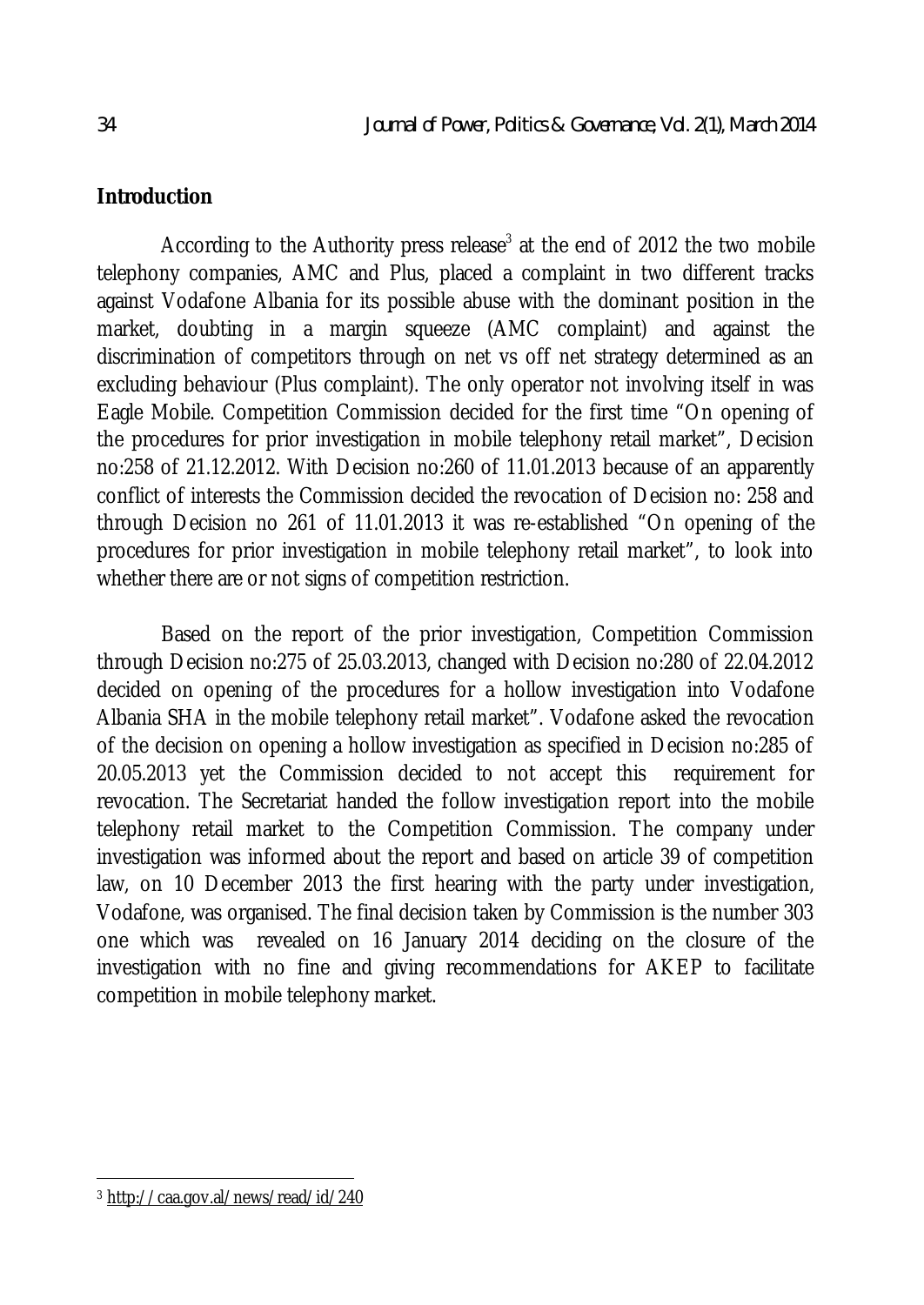## **Market sharing and dominant position**

Mobile telephony market in Albania is shared among 4 operators: the first which entered the market  $AMC<sup>4</sup>$  is now owned by Deutsche Telekom Group, the second to enter the market was Vodafone Albania<sup>5</sup>, part of the greatest mobile telephony group in the world Vodafone group, Eagle Mobile<sup>6</sup> is the third operator in the market which last year joined Alb telecom, the giant fixed line telephone company, privatized with 76% of its shares by a Turkish investing group Cetel and the remaining percentage of the shares is owned by the Albanian government; and Plus<sup>7</sup>, an Albanian joint-venture, is the last operator to enter the market.

The respective market of the product included all the public services of mobile telephony offered by the mobile telephony companies. Commission concluded based on market parts according to the incomes 56.3% of Vodafone's for 2012, the market entrance obstacles; the powerful competition; enterprises' economic and financial power; countervailing buyer power and other features of the market; turns out that based on the Article 8 of Competition Law, but even from the best practices of the Europian competition Law, Vodafone Albania judged by Competition Commission owns a dominant position in the mobile telephony retail market for 2011-2012.



# Market shares by total revenues 2011-2012<sup>8</sup>

 $\overline{a}$ <sup>4</sup> http://www.amc.al/en/c/154/AMC

<sup>5</sup> http://www.vodafone.al/vodafone/About\_Us\_497\_2.php

<sup>6</sup> http://www.albtelecom.al/en/history

<sup>7</sup> http://www.plus.al/en/about-plus

<sup>8</sup> http://caa.gov.al/uploads/decisions/Vendimi\_303-\_HTH\_Vodafone.pdf, graph no. 4, pg no 8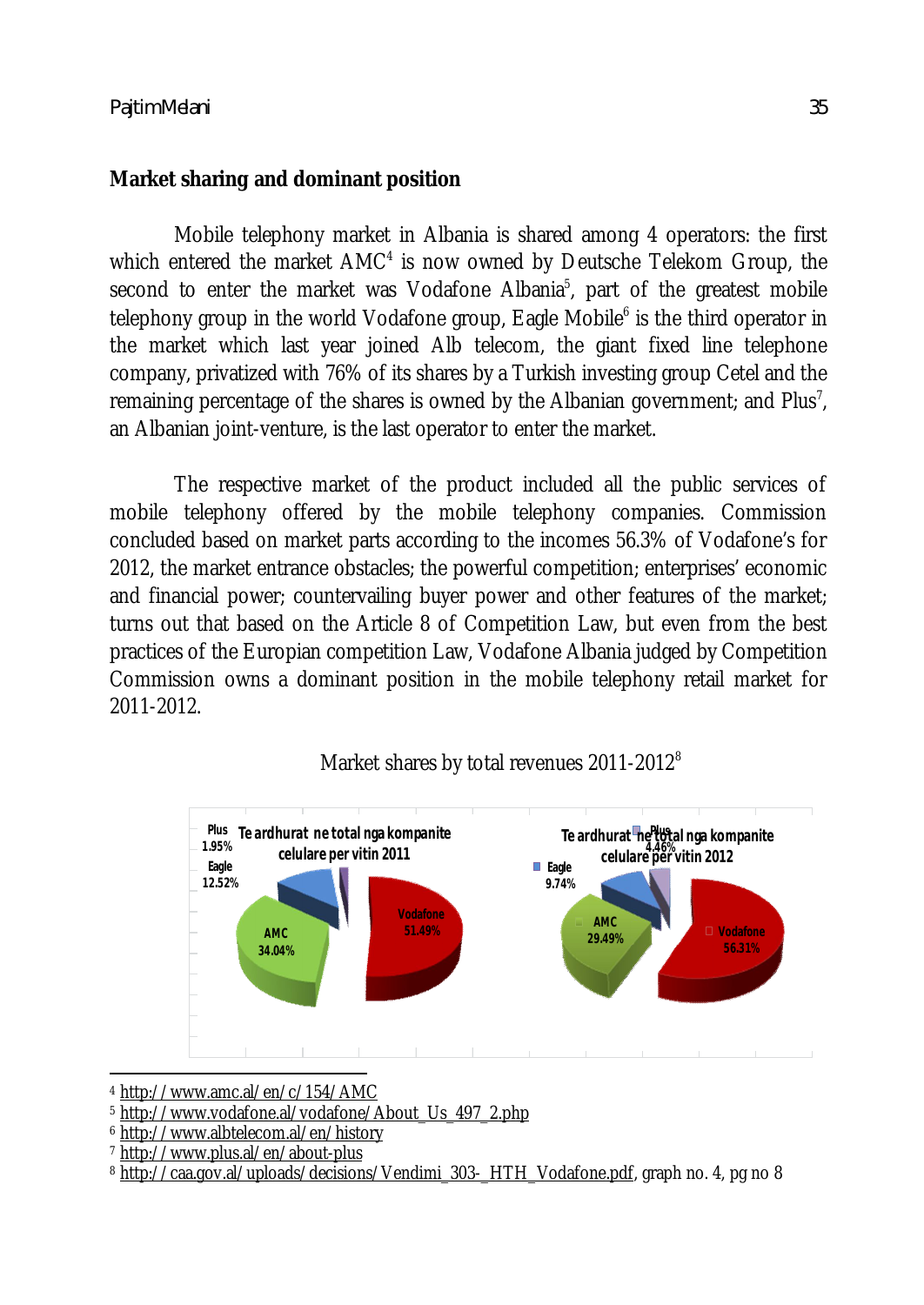#### **Is or isn't There any Abuse with the Dominant Position?!**

This case is analysed in the so-discussed point of view of economic literature<sup>9</sup> when the dominant positioned operator has the power to implement differentiation in tariffs in and out the market holding in the customers using 0 cost offers for calls within the network and creating barriers for customers who want to shift to another operator.

Cases of tariffs discrimination on net vs off net refer mainly to what is known as "club" effect or tribu and the Competition Commission in its 75th paragraph of the decision concluded that "there's a strategy followed by Vodafone that creates the so-called "Club Effect", according to which only one specific group of subscribers benefit from the low prices and this become more evidential even when a differentiation among Vodafone subscribers using different tariff plans is noticed".

In paragraph 86 of the decision Commission concludes that "the wholesale price(termination tarif) for Vodafone and AMC is the same (termination tariff 6.l for both Vodafone and AMC), but the retail prices for the calls out the network from Vodafone to AMC are considerably higher than the average price for the calls within the Vodafone network (from 20 ALL without VAT within V club to 45 ALL without VAT toward AMC or 2.25 times higher). The differentiation3 of retail prices on-net of Vodafone toward other operators has nothing to do with wholesale prices that Vodafone has to pay to operators for the call terminations based on the AKEP regulations.

But yet, why are the on net –off net differentiations punishable when apparently it seems like subscribers benefit from the low cost tariffs. Actually the competition in the market is restricted due to the similar offers imposed to small competitors to emulate, but it's concluded that because of the small number of the subscribers in their networks, the later ones generally make out of network calls, mainly toward the most powerful operator in the market which also owns the highest probability to generate income from the call termination of small operators towards its subscribers.

 $\overline{a}$ <sup>9</sup> On-Net/Off-Net Price Discrimination and 'Bill-and-Keep' vs. 'Cost-Based' Regulation of Mobile Termination Rates. www.nicta.gov.pg/.../BeMobile%20Response%20(CROSS%20SUBMISS, www.comcom.govt.nz/dmsdocument/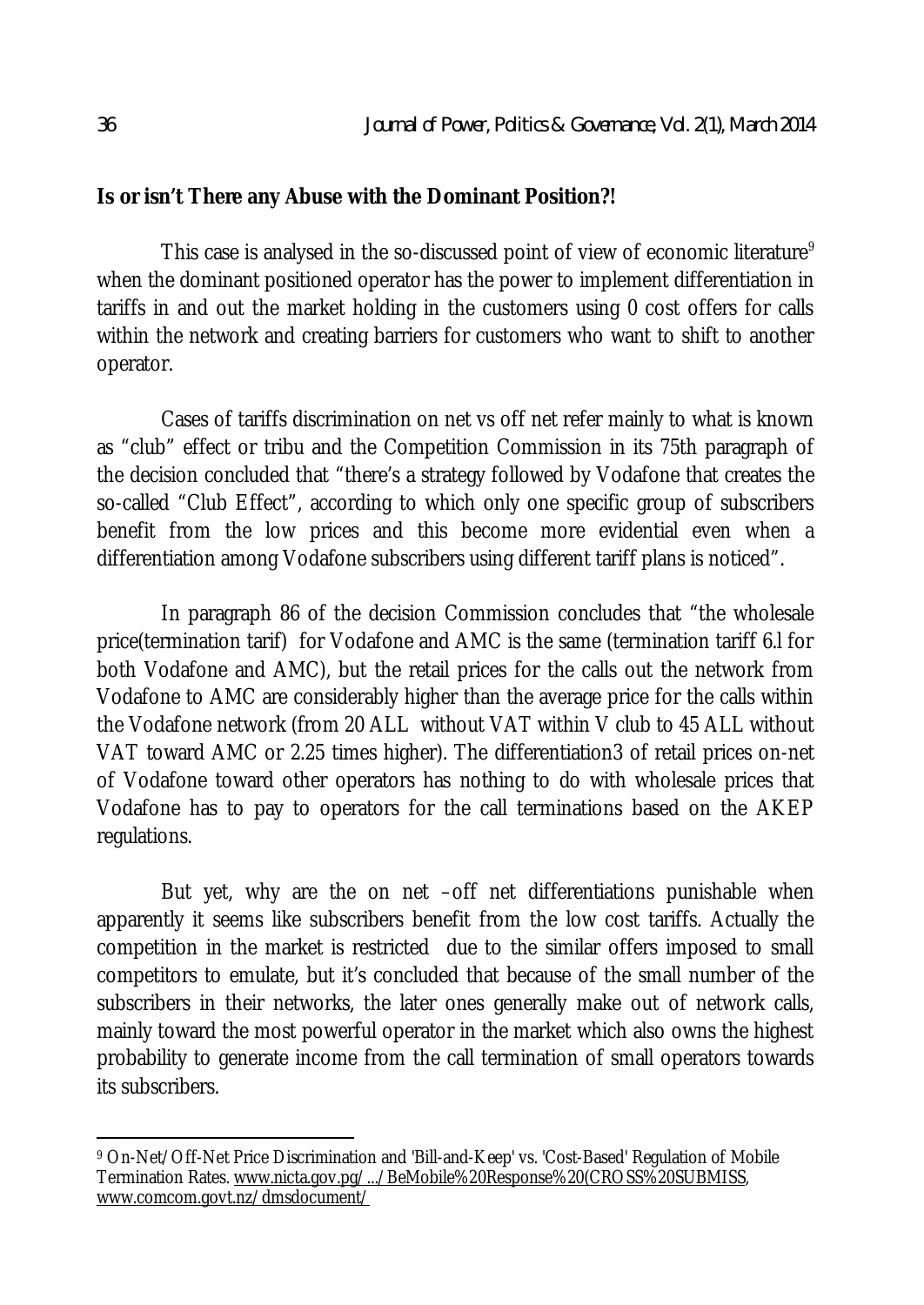Competition Commission , in #93 expresses that "the analyse is applied on the Vodafone monthly bid, 1000 lek (833.33 without VAT). The calculations show that if a client of other operators consumes 4.55 minutes per day with a client of Vodafone, and these operators have to pay to Vodafone 833.33 lek per month as a wholesale termination cost to this operator. In this way, to other operators remain nothing to cover their costs. For 3000 minutes terminated to Vodafone, these operators would have a termination cost of 18300 albanian lek which is much higher than Vodafone weekly package"

So the Commission argues that " in these conditions, the small enterprises have to decrease more their prices in order to be competitive, such fact increases their costs. The asymmetry in the subscribers' number causes low traffic toward small operators and brings negative income from the termination. This fact is evidenced in the termination balance of Vodafone Albania (incomes that the company has generated, detailed according to each company for 2011-2012 on annual basis, also the payment of Vodafone to other mobile telephony companies)positive for Vodafone and negative for the three other competitors."

According to Competition Commission "in these conditions the different prices may be considered as unjustified and oriented to urge the clients choose or remain in Vodafone club network". The Commission itself in the decision's 26th reference says "price difference between on-net/off-net calls is a common practice in the telephony and telecommunication retail market. As such it is subject to different investigation and sanctioned/banned in some countries, see French Authority decision... this practice of price differentiation, with no economic objective justification, intends to restrict and distort competition in the mobile telephony retail market".

The solutions to similar cases, given by competition authorities and other regulatory parties from different countries, vary from failure to apply administrative measure to recommendation and /or placement of fine for abusing with the dominant position.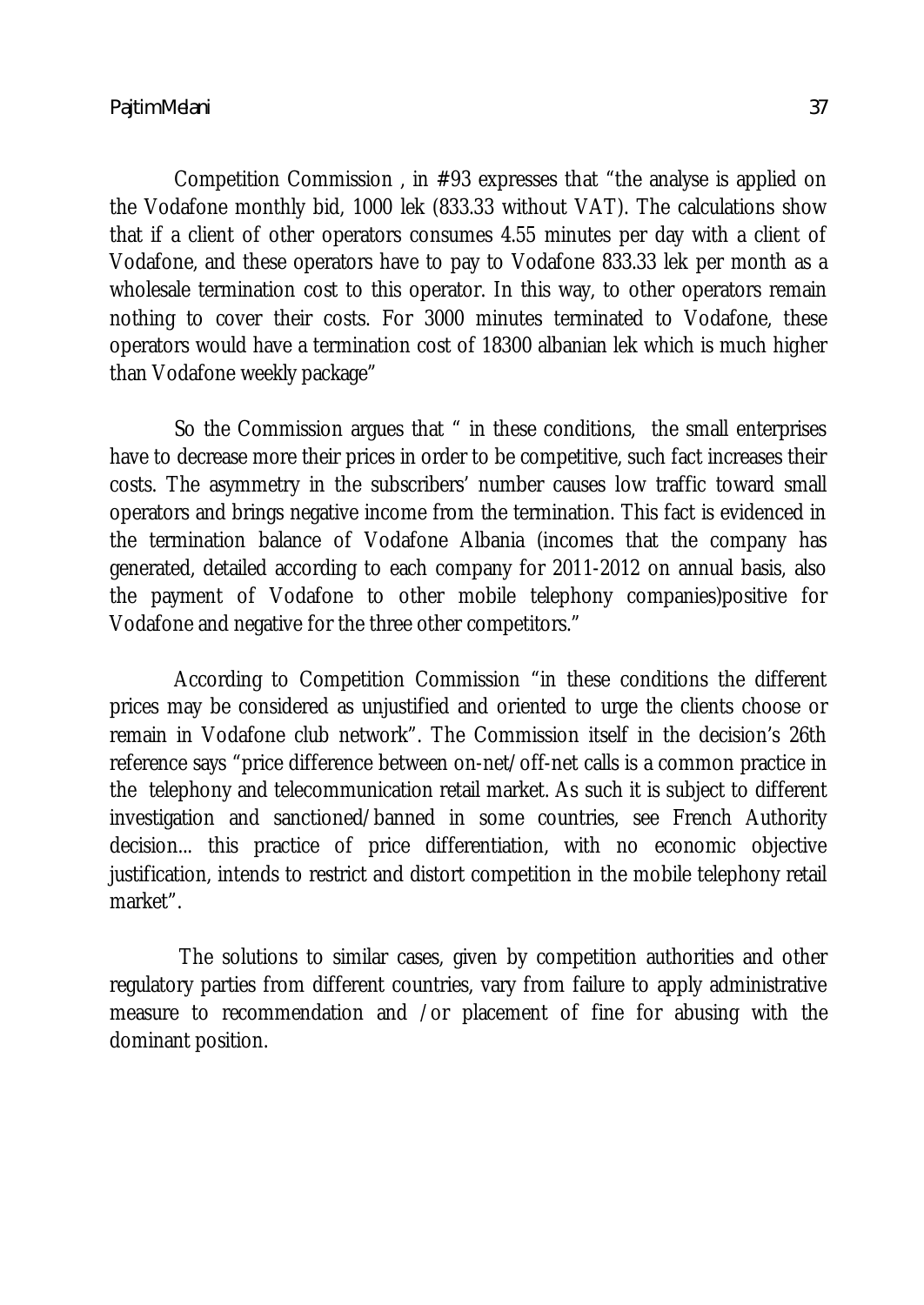In the case scrutinized by European Court of Justice<sup>10</sup>, "if a practise may pose price discrimination, it's consequently an exclusive abuse with the dominant position in the market. To reach the conclusion that an abuse with the dominant position is being faced, should be proved that a competitor as efficient as the company with dominant position could not compete in the market if its prices would be the ones applied from this company, without causing losses to the latter, losses that company could not afford in a long-term period."

### **Yellow Card to Vodafone**

In the regulated market, the role of the Competition Authorities is combined with the one of the regulatory entities due to the lack of existence of a complete competition in these markets and the principle that the competition law in itself is insufficient to address only the competition issues. The principles of an effective and free competition are for the majority of the regulated sectors' legislations, especially the one for electronic communication, as an integral part of them. For this reason a decision taken by Antitrust in a regulated market may address the problems of competition that can be solved by Regulatory intervention.

At the end of the decision, in paragraph no 108, Competition Commission concluded that " from the analyzes made to the behaviour of the company being under investigation, results that the strategy adopted by the operator causes not only worries about the competition in the relevant market but also negative effects for the long-term competition to smaller competitors, through the application of differentiation strategy to the prices of calls on and off net (on-net vs off-net). The differentiation of price on and of net my be used as a closing market mechanism by the big operators to the small ones that risk the exit from the relevant market, and this fact poses a concern for the market well functioning in a long-term period".

So Vodafone is punished, in a way, by being given a "yellow card" by the Competition Commission, because it has posed "concerns for competition" and " prices differentiation that risks market exits".

 $\overline{a}$ 10

http://curia.europa.eu/juris/document/document.jsf?text=&docid=121061&pageIndex=0&doclang= en&mode=req&dir=&occ=first&part=1&cid=89885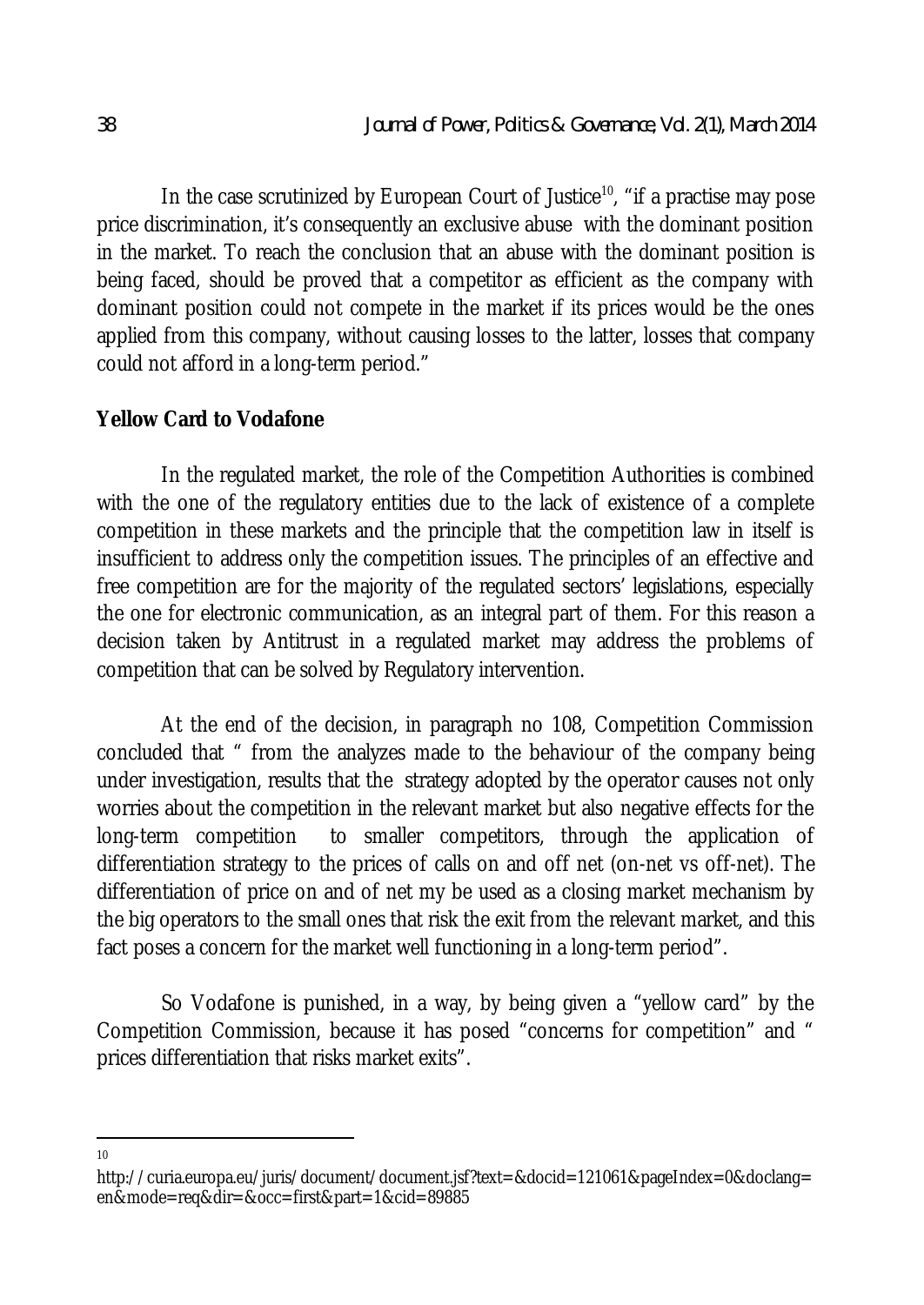13

#### **Occasional Loss for Commitments**

European legislation and practices widely know the practice of picking up commitments from the parties<sup>11</sup> which are turned into obligatory decisions by Commission and in this way the resolution of the case regarding the competition concerns is softer (without any administrative measure) if the party realizes the commitments to regain competition in the relevant market. The last case was related to e-books where 4 popular companies, among which Apple<sup>12</sup>, were committed not to apply the retail final price and this commitments were turned into decision by Commission.

Even Albanian competition law, article 45, paragraph 2, knows the possibility of picking up commitments from the parties in preliminary assessment and this commitments on Commission decision may be turned into conditions and obligations for the parties.

Vodafone at no stage of the proceedings<sup>13</sup> has ever talked about commitments but what it has done is opposing every decision of Competition Commission3 by demanding the revocation of the Commission decision for preliminary and hollow hearings<sup>14</sup>. Regarding this case, in the press release the Authority has considered that "Vodafone is publicly committed in order to equal the tariffs on and off net for Vodafone club and decrease the differentiation of the calls on and off net until it is completely eliminated". Considering the specifications of mobile telephony, where more than 95% of the users use the offerings in the decision device, Commission has asked AKEP to monitor the Vodafone public commitment to equal the tariffs on and off net and especially the reduction of differentiation for on and off net tariff not only for the nominal tariffs but even for units included in optional packages of national communication (weekly, monthly annual offerings and packages).

 $\overline{a}$ <sup>11</sup> http://ec.europa.eu/competition/elojade/isef/case\_details.cfm?proc\_code=1\_39847

<sup>&</sup>lt;sup>12</sup> http://ec.europa.eu/competition/antitrust/cases/dec\_docs/39847/39847\_18960\_6.pdf

http://caa.gov.al/uploads/decisions/Vendimi\_280\_per\_shtese\_ne\_vendimin\_e\_hetimit\_te\_thelluar\_V\_ F.pdf

<sup>14</sup> http://caa.gov.al/uploads/decisions/VENDIM\_\_285\_REVOKIMI\_VODAFONE.pdf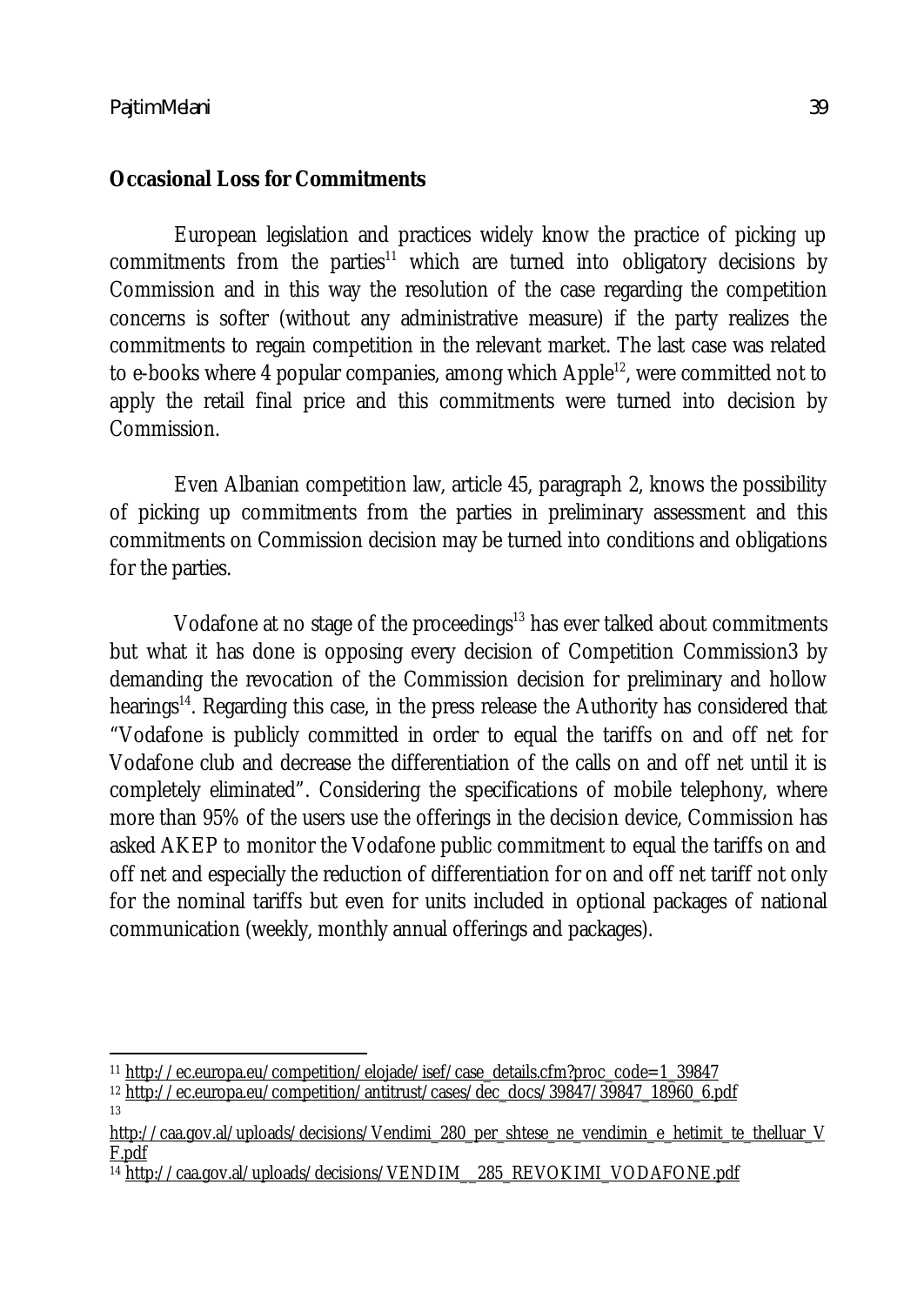#### **Final Decision: Not Red Card?!**

But according to Commission still it has not fulfilled the conditions for punishment with "red card" that in this case means administrative measure for dominant position abuse. In paragraph 109 Commission has concluded that "Vodafone Albania" enterprise has not abused with its dominant position during the period under investigation". Competition commission has given a lot of recommendations to AKEP for an immediate intervention mainly to alleviate the discrimination on and off net that will give breath to competition among small operators.

Plus complainant<sup>15</sup> had a very severe reaction toward Commission's decision asking for explanations from Competition Commission for the contradictions between the decision and investigative report while Vodafone Albania<sup>16</sup> hasn't published any public notice about this decision. Vodafone<sup>17</sup> had previously refused answering media's interest regarding the case".

Albanian media<sup>18</sup> facedly conveyed the news by not mentioning the Commission's decision at all because the companies of mobile telephony are their sponsors<sup>19</sup> too through advertisements that based on independent assessment for all the mobile telephony companies during January – June 2012 is estimated 18.75 million Euros.

 $\overline{a}$ 15

- <sup>18</sup> http://gazeta-shqip.com/lajme/2014/01/29/konkurrenca-perkedhel-abuzimin-masa/
- http://gazetadita.al/autoriteti-i-konkurrences-mbyll-hetimin-ndaj-vodafone,

http://www.monitor.al/julien-coustaury-jemi-cuditur-me-vendimin-e-autoritetit-te-

konkurrences/http://gazeta-shqip.com/lajme/2014/02/01/konkurrenca-kontradiktore-refuzon-tenjohe-abuzimin-e-vodafone-albania/ http://gazeta-shqip.com/lajme/2014/01/27/ak-vodafonedominon-tregun-e-telefonise-mobile-dhe-ka-shkaktuar-probleme-per-konkurrencen/

http://www.plus.al/download/29\_01\_2014\_Press\_Statement\_Decision\_on\_Vodafone\_Dominance\_e n.pdf

<sup>&</sup>lt;sup>16</sup> http://www.vodafone.al/vodafone/Press\_Releases\_218\_2.php

<sup>17</sup> http://www.balkaninsight.com/en/article/vodafone-albania-eyes-antitrust-ruling

<sup>19</sup> http://mediaobservatory.net/radar/big-advertisers-subvert-albanian-media-freedom Data from Idramedia, a media research company in Tirana, show that from January to June 2012 the top five TV

advertisers - all telecommunication companies - spent 18.75 million euro on adverts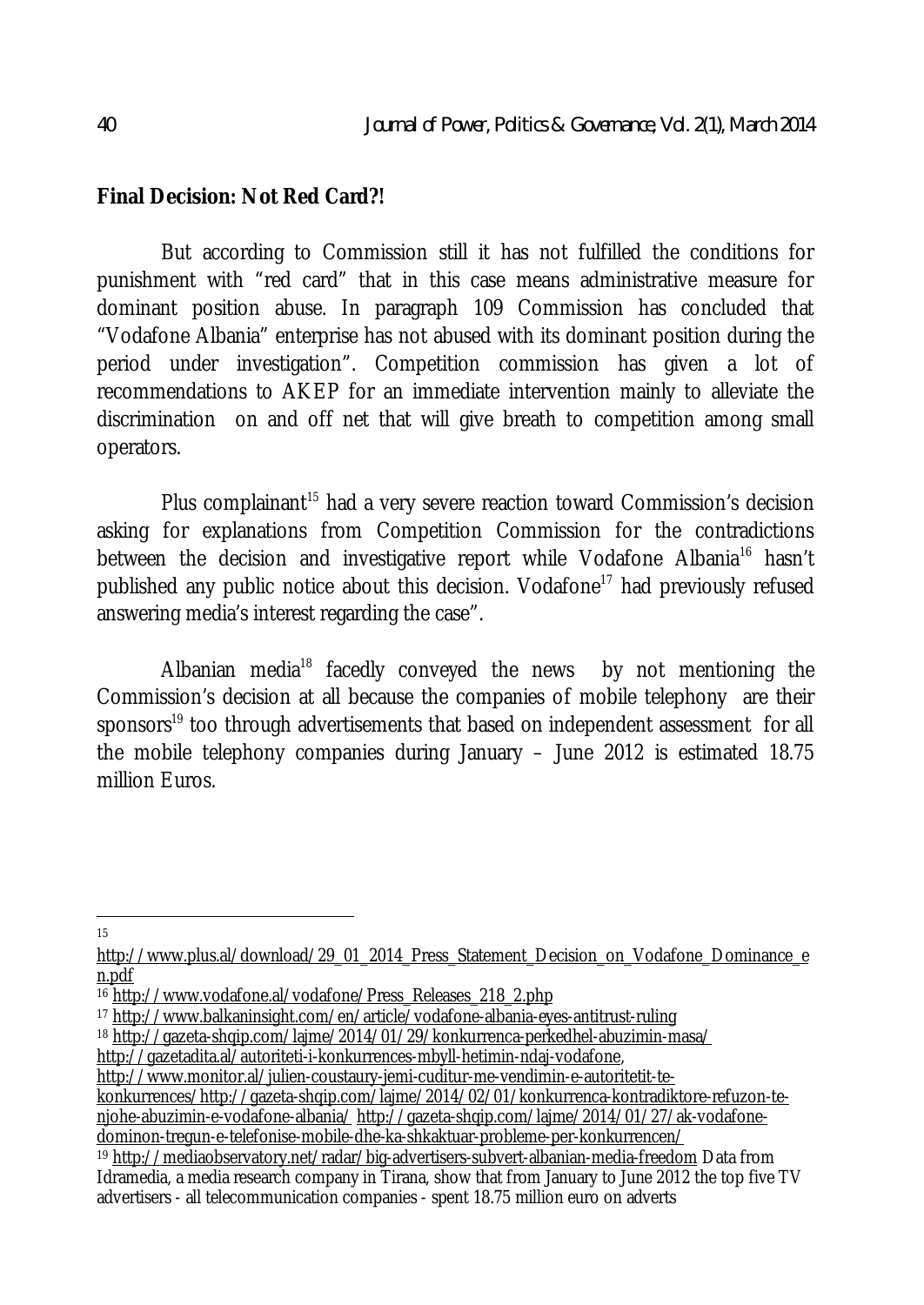# **Measures to Regulate the Market**

The market of mobile telephony is a regulated market, therefore for the evaluation of the functioning of this market have been consulted the decisions and the market analysis reports of the mobile telephony of the Electronic and Postal Communications Authority.

The existence of dominant position and emergence of concerns about competition, has exposed Vodafone in front of regulatory actions of AKEP ( Electronic and Postal Communication Authority) recommended by Competition Commission. AKEP itself on the decision of Governing Board no.2118, on 04.07.2012, " For the approval of document "Mobile market analysis: wholesale market of the termination and access/origination, final document<sup>"20</sup>, on page 81 finds that: " .....in the market we can see an anti- competition phenomenon related to the highlighted differentiation of the tariffs for on and off net calls from consolidated mobile operators in the market regardless that the cost of on net calls is approximate to the off net ones. This phenomenon conditions the behaviour of Albanian consumer, causes negative impact to free competition in the market and its limitation due to causes coming from the discrimination of on and off net calls application..."

In the conclusion of the decision Competition Commission recommended AKEP to take intermediate and immediate precautions, before the end of the analysis of mobile telephony retail market, to make the solutions for market regulation applicable, to prevent the exits from the market something which would have long term consequences on competition.

More specifically Competition Authority has recommended:

- a) To modify the model BULRAIC by reducing significantly the cost of termination for smaller operator to larger operators in this market, in order to urge free and effective competition in the relevant market.
- b) To force the real reduction of the difference for on and off net tariffs, packages and specific tariff plans for the operators owning a dominant position.

 $\overline{\phantom{a}}$ <sup>20</sup> http://akep.al/images/stories/AKEP/publikime/2012/Vendim-nr2118date4072012.pdf